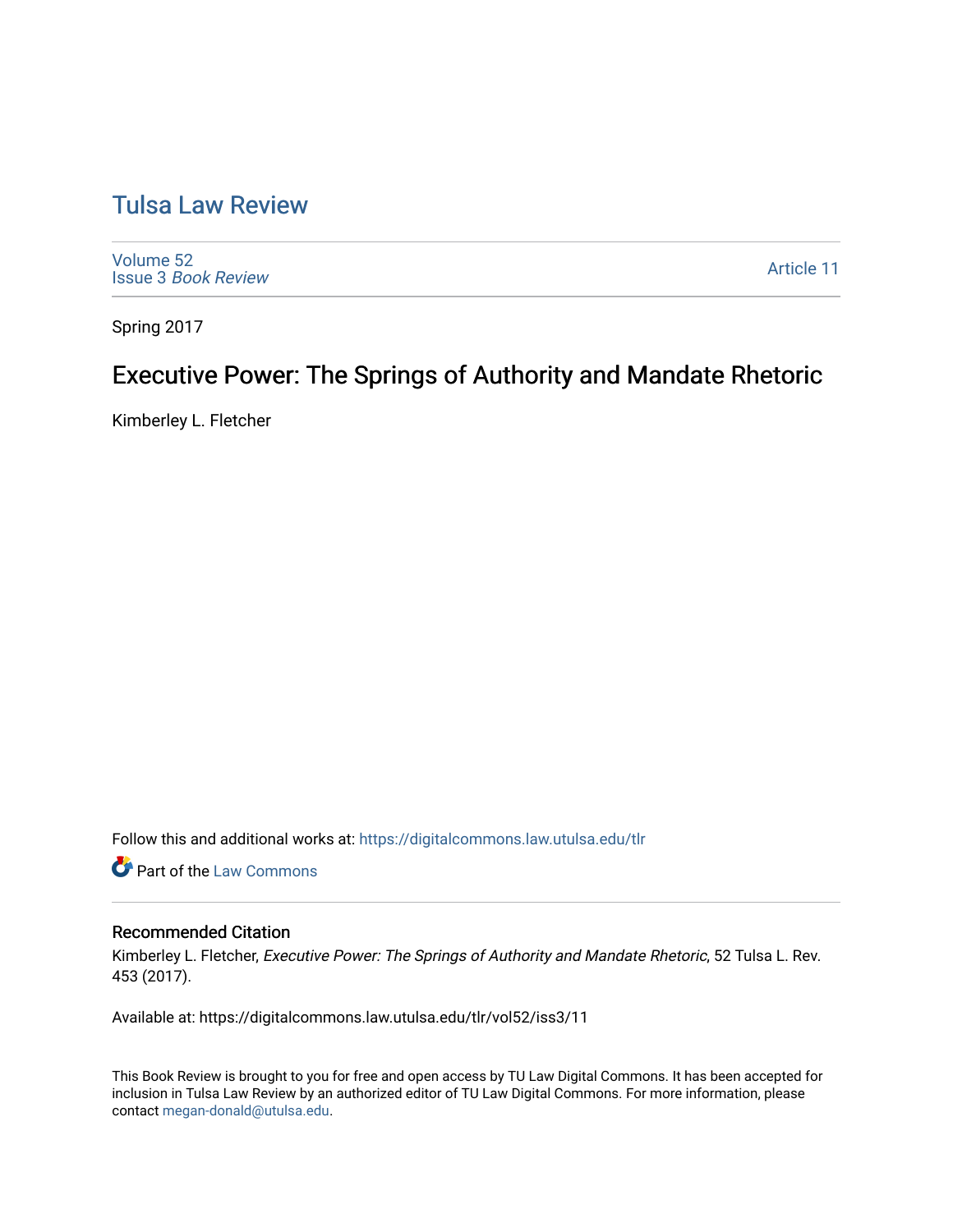## **EXECUTIVE POWER: THE SPRINGS OF AUTHORITY AND MANDATE RHETORIC**

## Kimberley L. Fletcher<sup>\*</sup>

- SAIKRISHNA PRAKASH, IMPERIAL FROM THE BEGINNING: THE CONSTITUTION OF THE ORIGINAL EXECUTIVE (YALE UNIVERSITY PRESS 2015). PP. 464. HARDCOVER \$45.00.
- JULIA AZARI, DELIVERING THE PEOPLE'S MESSAGE: THE CHANGING POLITICS OF THE PRESIDENTIAL MANDATE (CORNELL UNIVERSITY PRESS 2014). PP. 224. HARDCOVER \$39.95.

When the modern president is criticized of wielding executive power without first obtaining congressional approval he defends his choice by invoking historical precedent, constitutional powers, legislative authority, or an electoral mandate. Saikrishna Prakash's *Imperial from the Beginning* and Julia Azari's *Delivering the People's Message* offer two complimentary theories that seek to elucidate the springs of authority. Prakash asserts the wealth of power enjoyed by the contemporary executive was inherent during the founding era when the Constitution was ratified and in the years shortly following, paying particular attention to George Washington's presidency. Azari's book, on the other hand, explores rhetorical mandates, particularly in the modern era. Azari offers an insightful illustration of how mandate rhetoric—or the use of "the election result, the promises of the campaign, or the wishes of the electorate to justify policy action"1—has buttressed the increasing power of the executive over the past century. At the same time, Azari unearths understated shifts in the executive's relationship to party and ideology. Both Prakash and Azari offer compelling historical works that are worthy of thoughtful scholarly consideration and that aid in a better understanding of how we might view the prerogatives claimed by executives. However, both scholars approach their analyses differently: Prakash remains true to an originalist approach whereas Azari draws on the methodology of American political development (APD).

Prakash provides the first comprehensive study of the original American presidency. He skillfully authors a book for those interested in the executive branch and

<sup>\*</sup> Assistant Professor of Political Science, San Diego State University, San Diego, CA.

<sup>1.</sup> JULIA R. AZARI, DELIVERING THE PEOPLE'S MESSAGE 24 (2014).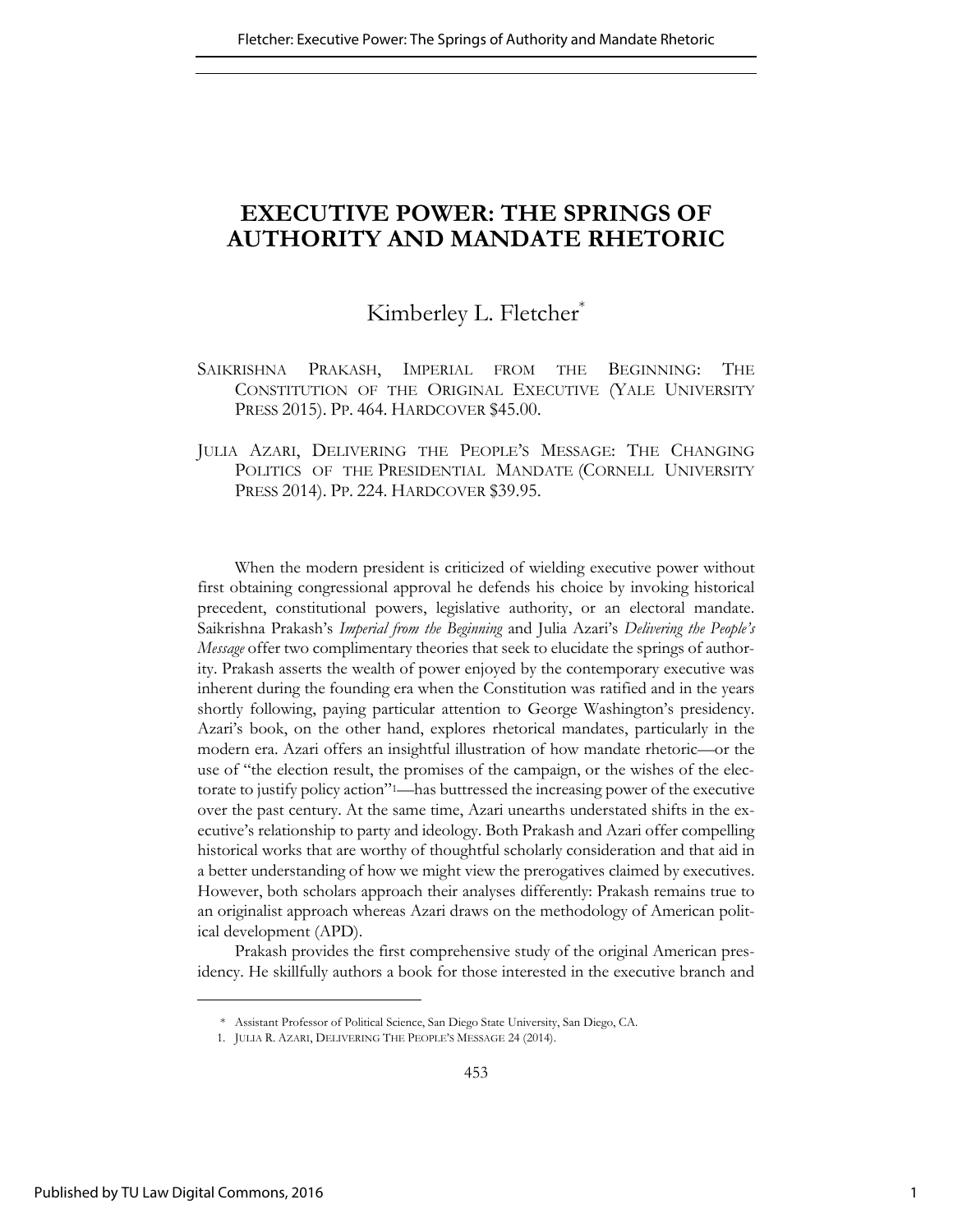for legal historians by drawing upon familiar and obscure sources to reconstruct the recognized powers and functions of the office. He provides an impressive overview of historical theories of presidential power and detailed accounts of how these theories informed constitutional debates during the founding period and the years that followed. His book provides a respectable alternative to the contention that the founders deserted any concept of monarchical power. In fact, through a careful and deliberate evaluation of the "common[,]" "familiar and longstanding narrative" Prakash shows that those who claim the framers could not have created a robust executive is thus inherently wrong.2 To support this claim, Prakash presents an evenhanded analysis as he scrutinizes the structure of the executive branch (paying particular attention to whether the Constitution does in fact create a unitary executive), the president's authority to execute the law, the president's role in foreign affairs and as commander in chief, which extends to his authority during emergencies, and the president's overall interactions with the legislative branch, the courts, and of course, the states. Ultimately, he shows the Office of the President was monarchical from its inception.<sup>3</sup>

Ultimately, Prakash's book confirms Arthur Schlesinger's seminal work, *The Imperial Presidency*.<sup>4</sup> Schlesinger's main argument is that while the "constitutional presidency" is rooted in the Framers' intent, it is the exodus from the founding principles—the power to initiate wars was granted to Congress, the executive's role as commander-in-chief was to be read narrowly, and broad claims of executive privilege were ultimately foreign to the Constitution—that Schlesinger coins the term the "imperial presidency."<sup>5</sup> However, Prakash's reading of the Framers of the Constitution is fundamentally at odds with Schlesinger's notion of the "constitutional presidency."

Prakash's central premise pivots on the following constitutional clause: "[t]he executive Power shall be vested in a President of the United States of America."<sup>6</sup> According to Prakash, these simple words essentially reallocated to the president an array of pseudo-monarchical powers. To understand this reordering and the effect of granting such grand authority to a single individual, Prakash argues that the solution is found in providing a broader understanding of the two words, "executive power." 7 He adds that all supplementary texts involving the president and the Office of the President either illuminate or inhibit this orthodox understanding of unenumerated powers.<sup>8</sup>

Additionally, Prakash notes that to further understand the scope of executive power we must include an analysis of both why particular words or phrases from Article II were excluded and the post-adoption practices of our first U.S. president, President Washington. For example, Prakash argues that the framers' decision not to

<sup>2</sup>*.* SAIKRISHNA PRAKASH, IMPERIAL FROM THE BEGINNING 12-13 (2015).

<sup>3.</sup> *Id.* at 21.

<sup>4.</sup> ARTHUR M. SCHLESINGER, JR., THE IMPERIAL PRESIDENCY (1973).

<sup>5</sup>*. Id*. at viii-ix.

<sup>6.</sup> U.S Const., art. II, § 1, cl. 1.

<sup>7.</sup> PRAKASH, *supra* note 2, at 84.

<sup>8.</sup> *Id.* at 85-88.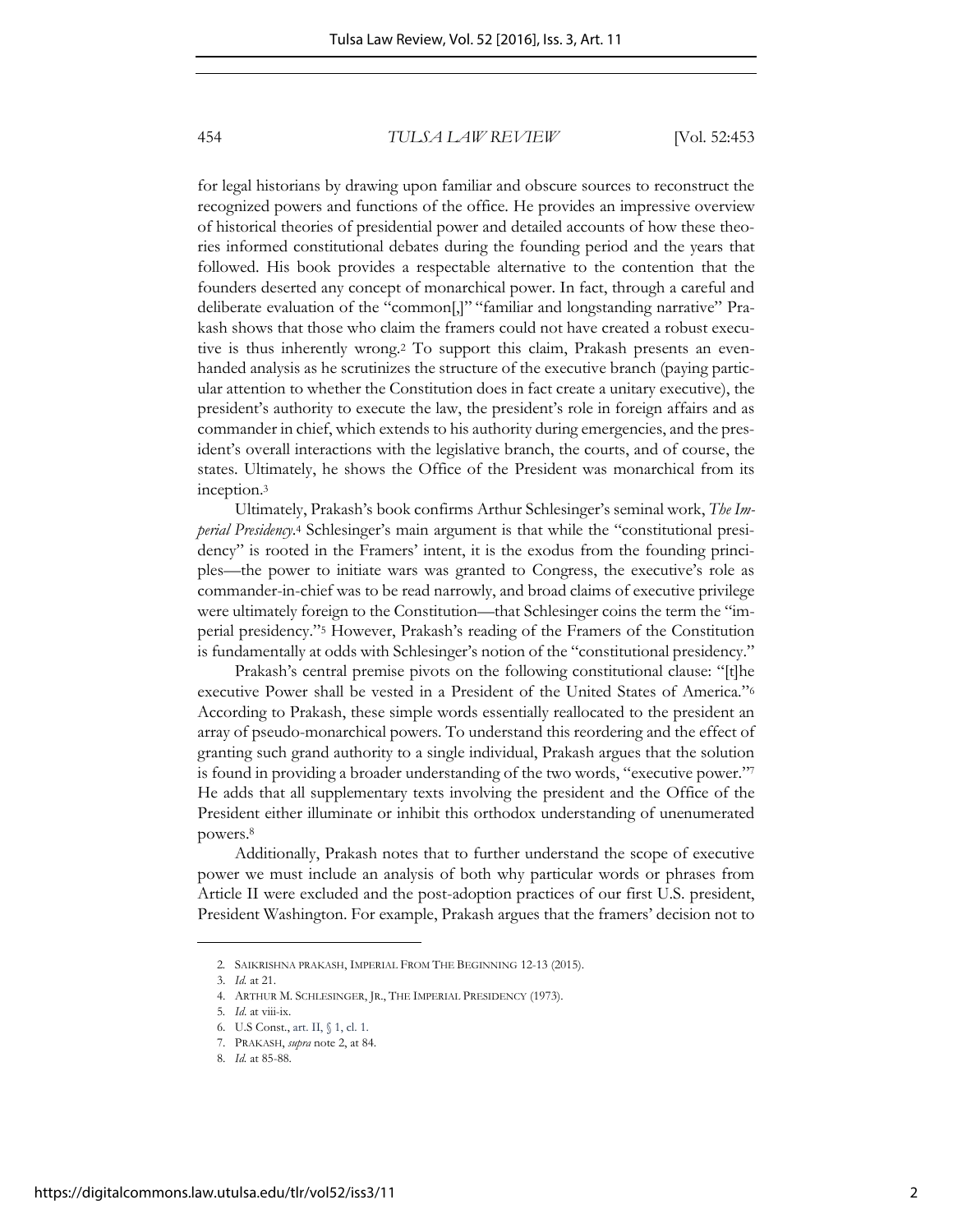incorporate the words "herein granted" in defining the powers of the president, as they had in Article I when outlining the powers of Congress, suggests that Article II confers to the president "general" unenumerated power that is limited only to specific qualifications. Thus, "Article II drew upon a tradition of conveying a general power and then qualifying it in various ways."9 For some readers this is quite alarming particularly given the traditional reading of the pervasive Federalist guarantees that the powers of the intended national government were limited to only those enumerated in the Constitution.

In tracing the origins of Article II, Prakash details both the legal traditions underpinning each provision and what people of the time understood by those very provisions. Prakash asserts, as others have suggested, the founding fathers were affected by the recent historical climate. As such, the English crown was a very likely source of influence. In fact, Prakash finds that contrary to popular belief individuals of the time spoke well of the English system.10 While acknowledging the Declaration of Independence and its response to kingly abuses weighed heavy on the minds of the framers, Prakash asserts, it was the ineptitude of the state governors that were of great concern.<sup>11</sup> This ineffectiveness, Prakash notes, was due to state governors who faced term limits, "[encountered] structural features [that] ensured executive subservience[,]" and the lack of the veto power.12 Despite concerns about excessive presidential power or potential abuses, Prakash maintains the framers were in favor of a strong institution—a more robust executive than any that existed in America prior.<sup>13</sup> The imperial presidency is therefore not only in line with how the role of the presidency was envisaged at the time of the founding, but also that the constitutional presidency would "be more accountable and more capable of taking swift, energetic action than any of the recent state or continental models."<sup>14</sup>

Building on an array of authoritative sources, Prakash illustrates that many Americans at the time of the founding regarded the Constitution as establishing an office similar to that of a monarchy. Even "clear-eyed foreigners"15 felt the same way. Additionally, Prakash recounts, delegates were confident in the shoo-in candidate, General George Washington, even referring to him as "His Excellency."16 In fact, in Washington, Prakash argues, this is the closest the nation has ever come to having a King, and Washington's practices—from overseeing the drafting of Article II to his role in the Whisky Rebellion—illuminate the earliest understandings of presidential authority and have informed successive office holders.17 However, Prakash

<sup>9.</sup> *Id.* at 81. 10. *See generally id.* at 28-35.

<sup>11.</sup> *Id.* at 31-33.

<sup>12.</sup> PRAKASH, *supra* note 2, at 32.

<sup>13</sup>*. Id*. at 35. 14*. Id.*

<sup>15</sup>*. Id*. at 21.

<sup>16</sup>*. Id*. at 45.

<sup>17.</sup> PRAKASH, *supra* note 2, at 45, 96-97.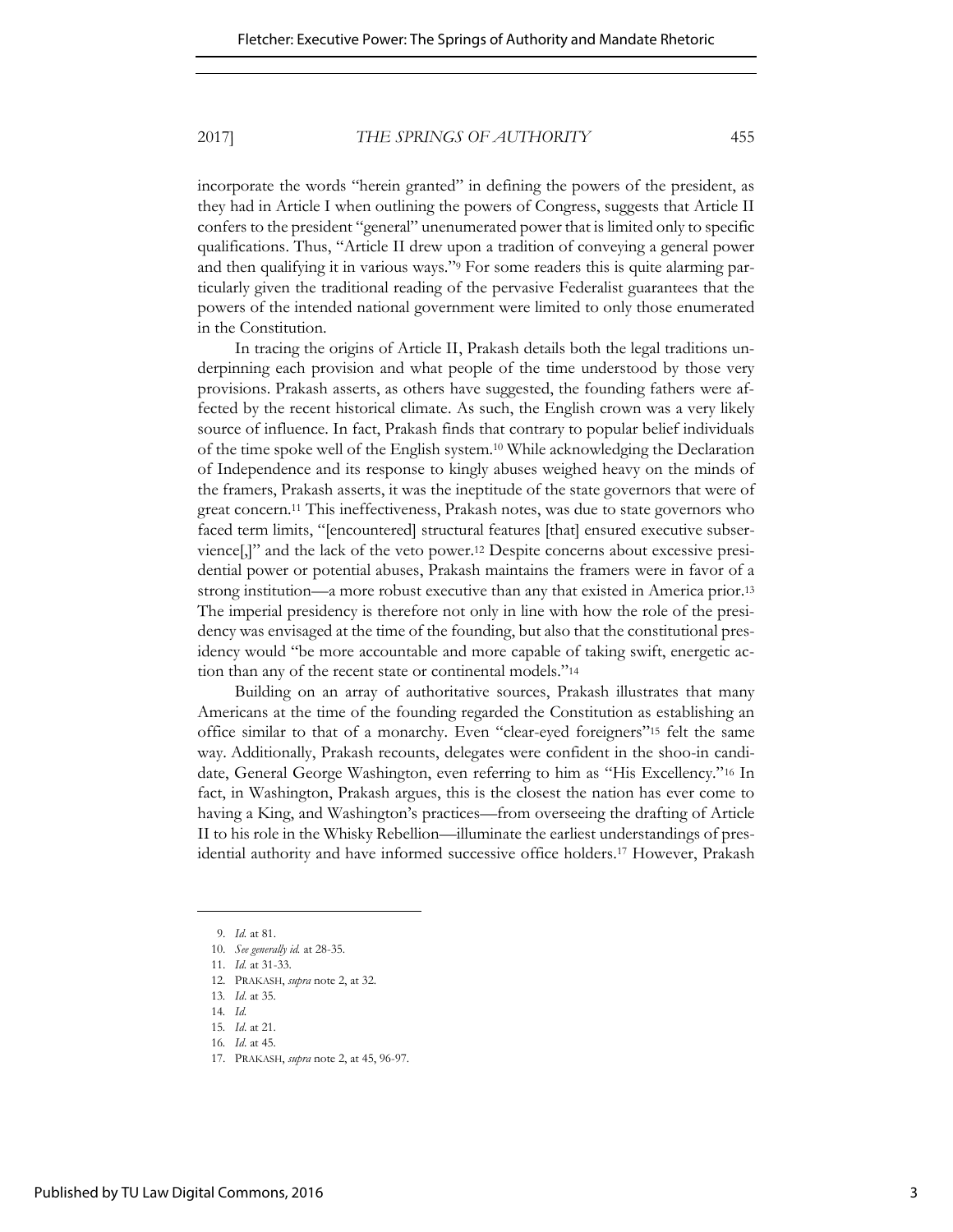reminds the reader, Washington himself assisted in limiting presidential power stepping down after two terms and launching the tradition of term limits.<sup>18</sup>

Amassing an impressive defense, Prakash shows that while the 'presidency' by today's standards does not invoke a monarch, a dictionary of the time did in fact define 'monarch' synonymously with 'president.' To press this point further, Prakash presents the reader with an extensive discussion of the nature of the presidency to demonstrate that the presidency was formally imperial, even monarchical.19 It is clear from Prakash's account that the founding generation believed the presidency was to be monarchical, which is clearly at odds with popular wisdom. As a by-product of the analysis, the reader should conclude that what Prakash actually advances is the notion that the presidency is monarchical except where it is not.

Even though Prakash's argument is strong, there are some concerns. First, it was quite common for the founding generation to use "imperial" and "monarchy" as simply a label without the inference that Prakash attaches to these phrases. While this is raised in many of the sources Prakash utilizes as evidence of the nature of the presidency, he does not lend much weight to this point. In addition, as Prakash notes himself, Washington was emphatically opposed to a monarch.<sup>20</sup> The Guarantee Clause appears to definitively abandon Prakash's claim; it obliges the legislative body with the duty to "guarantee to every State in this Union a Republican Form of Government."21 It therefore seems inconsistent for a document to include such a clause while at the same time instituting a monarchy at the federal level.

Prakash's primary work-around is to show simply that the designation of "republic" or "republican form of government" was inexact at the time of ratification.<sup>22</sup> He further points out that many republics had monarchical components, and in turn, many monarchies adopted features of republicanism. Given these mixed forms of governments of eighteenth century Europe, it is not incongruent for the framers to adopt something similar, Prakash contends. To further defend this assertion, Prakash notes that even in contemporary times, the Supreme Court has ruled the Guarantee Clause raises nonjusticiable political questions since the meaning of a republican form of government is not judicially discernible.<sup>23</sup> While we might find that "there was an intermediate category of mixed monarchies"—republics also employed some of the powers exercised by monarchs—it is not so much the label we attach, but rather what powers are bestowed on the Office of the Presidency and by extension, on the individual.24 To Prakash's credit, the powers enjoyed by the president are examined in much of the book.

To determine the scope of executive power, Prakash uses the interpretive method of originalism. For many scholars, this is controversial, but this methodological approach endures in constitutional practice. Most, if not all, originalists would

<sup>18</sup>*. Id*. at 53.

<sup>19</sup>*. See generally id.* at 36-62.

<sup>20.</sup> *Id.* at 44.

<sup>21.</sup> U.S. Const., art. IV, § 4.

<sup>22.</sup> *See* PRAKASH, *supra* note 2, at 19; *see generally* Luther v. Borden, 48 U.S. 1 (1849).

<sup>23.</sup> *Luther*, 48 U.S. at 1.

<sup>24.</sup> PRAKASH, *supra* note 2, at 25.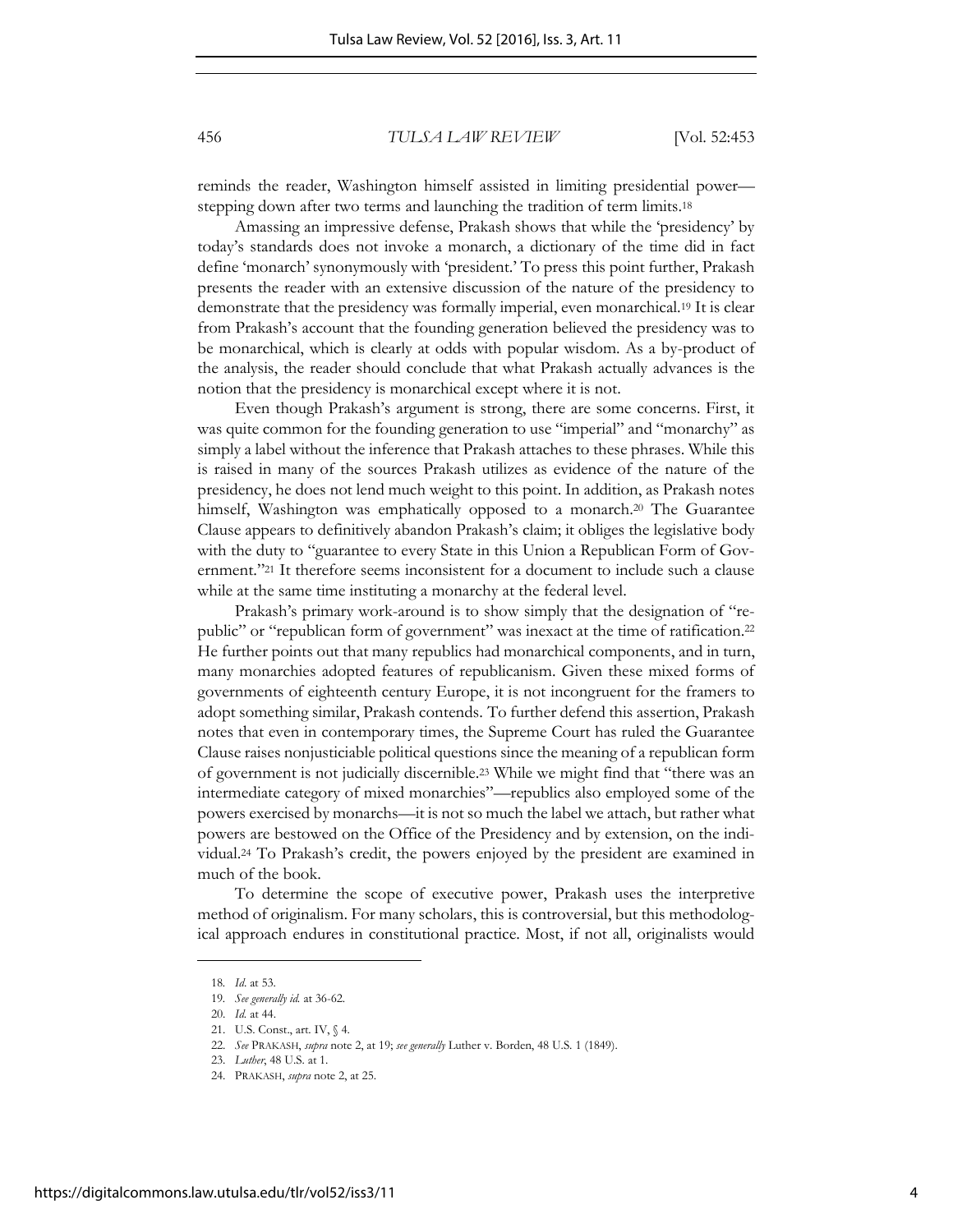contend that turning to public commentary to ascertain the meaning of a piece of constitutional text yields the most supportive proof of the original meaning of said text. Unfortunately, public commentary, particularly at the time of the founding, is often limited or entirely absent—critics have long asserted that textual meaning is thin when it concerns questions of executive power. As such, originalists will turn to obscure or less commonly accepted pieces of evidence, including the principles of legal theories or post-adoption practices and explanations. Such reliance leaves these kinds of studies open to critique.

While this raises some concern to the validity of Prakash's examination and the conclusions drawn, Prakash counters these accusations by arguing that the evidence of original intent is much thicker, which then allows him to competently draw conclusions about the true meaning of "executive power." In fact, Prakash contends that the real problem, as he sees it, is that the originalist record is too voluminous.25 Even though Prakash believes that the true meaning of constitutional phrases lay with eighteenth-century practice, he does not limit his search to just distinguishing between historical patterns of practice of these words and phrases prior to their adoption as legal texts, nor to the ratification period conceptions of the presidency. Rather, he utilizes any eighteenth century practice that he thinks inform original notions of executive power—for example, English common law and post-adoption commentary and practices.26 While Prakash endeavors to present an all-inclusive analysis of constitutional text, one that recalls original notions of the constitutional president, a fuller discussion of the court's role over developmental time, I would argue, is necessary. While Prakash discusses a few notable instances of when the courts were involved, it is rather limited in scope.<sup>27</sup>

The holistic picture that Prakash attempts to convey to the reader misses another key component. The founding generation's understandings of federalism and the pivotal role federalism played in both the drafting and ratification of the U.S. Constitution is virtually non-existent in Prakash's analysis. This theory informs the entire American Constitution, so it is remiss of Prakash when attempting to assemble a persuasive and credible account of the early understanding of national power—in this case, presidential—not to discuss the position of state's powers. As a substitute, Prakash presents the reader with Hamilton's account following the ratification of the Constitution: "[it] would not consist with the rules of sound construction to consider this enumeration of particular authorities as derogating from the more comprehensive grant in the general clause [of Article II]."28 The concern is accounts, such as

<sup>25</sup>*. Id*. at 7.

<sup>26</sup>*. See generally id.* at 28-62.

<sup>27</sup>*. See generally* RONALD KAHN & KEN I. KERSCH, THE SUPREME COURT & AMERICAN POLITICAL DEVELOPMENT (2006). (This edited volume speaks to the Court's role in American political development and is thus, worthy of discussion; in the closing pages, Prakash's view of the courts is rather naive). *See also* PRAKASH, *supra*  note 2, at 317 ("[t]he federal judiciary stands as the most efficient check on the executive.").

<sup>28.</sup> PRAKASH, *supra* note 2, at 71 (citing THE PAPERS OF ALEXANDER HAMILTON, June 29, 1793, Pacificus No. I (Harold C. Syrett ed., (1969).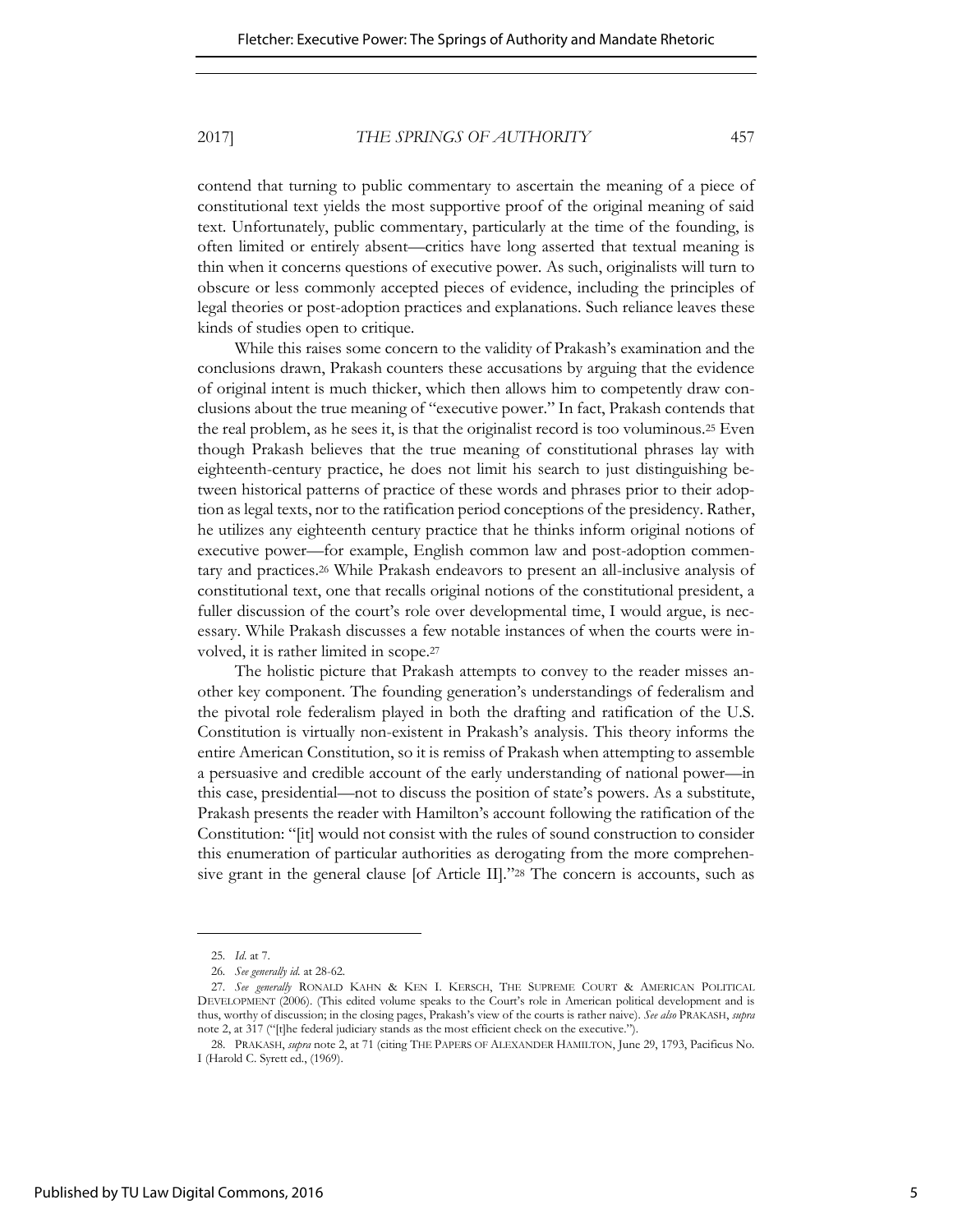these, after the Constitution was adopted, may or may not actually mirror the consensus prior to the text being adopted. For example, Hamilton himself appears to have switched positions. Prior to adoption, Hamilton seems to take a different position on the theory of limited enumerated power. Hamilton's Federalist Paper No. 32 aligns with the promises made before ratification: "[t]he powers delegated by the proposed Constitution to the federal government are few and defined" whereas "[t]hose which are to remain in the State governments are numerous and indefinite."29 Examples such as this, demonstrate that even those who favored a strong federal government maintained that the allocation of powers of the entire national government would be both "few" and "defined."

While the first few chapters discuss the presidency in broad terms, it is the concluding chapters that are the book's strength as they discuss a multitude of specific controversies relating to presidential power. His examination provides the reader with a sense that he carefully analyzed the merits of each case and relied on a variety of sources he deemed worthy of consideration. However, canvassing the number of controversies addressed in these chapters, it is impracticable for Prakash to devote more than a couple of pages on any of them. The conclusions are well drawn, but since they are presented so briefly, one might wonder if a fuller discussion was given would that yield a different conclusion.

*Imperial from the Beginning* presents a noticeably contrary portrait of the presidency. Most consider the contemporary executive to have far greater powers and independence in foreign and military affairs than in domestic issues, where Congress's powers are considerable. Whereas the original presidency that Prakash reconstructs is an executive with vast powers in domestic affairs, but relatively little autonomy in foreign and military issues. This portrait challenges the work of John Yoo, who maintains that the Founding Fathers intentionally left the Constitution vague on the limits of executive authority. Turning to the presidency of Washington, for example, Yoo demonstrates the advantages to the nation of a strong executive.<sup>30</sup>

The original understanding, according to Prakash, is that the commander-inchief was a widely used title at the time the Constitution was adopted. It referred to nothing more than the commander of a military unit.<sup>31</sup> For Prakash, this designation simply positioned the individual in the chain of command; it granted no power to allow for any substantive decisions. The legislative body, on the other hand, was granted sweeping powers: the power to declare war; to formulate rules for the government; and to regulate the military, which also included the authority to dictate strategy. This view is in line with many scholars who have argued from this position, and thus, contradicts the use by today's president who frequently relies on the commander-in-chief clause to justify extensive unilateral military power.<sup>32</sup>

<sup>29</sup>*. Id*; THE FEDERALIST PAPER No. 45, at 292 (James Madison).

<sup>30.</sup> JOHN YOO, CRISIS AND COMMAND: A HISTORY OF EXECUTIVE POWER FROM GEORGE WASHINGTON TO GEORGE W. BUSH (2009).

<sup>31.</sup> PRAKASH, *supra* note 2, at 142-43.

<sup>32</sup>*. See* Louis Fisher. "The Law*:* Presidential Inherent Power: The "Sole Organ" Doctrine." 37 PRES. STUD. Q. (2007); DAVID GRAY ADLER & LARRY N. GEORGE, THE CONSTITUTION AND THE CONDUCT OF AMERICAN FOREIGN POLICY (1996).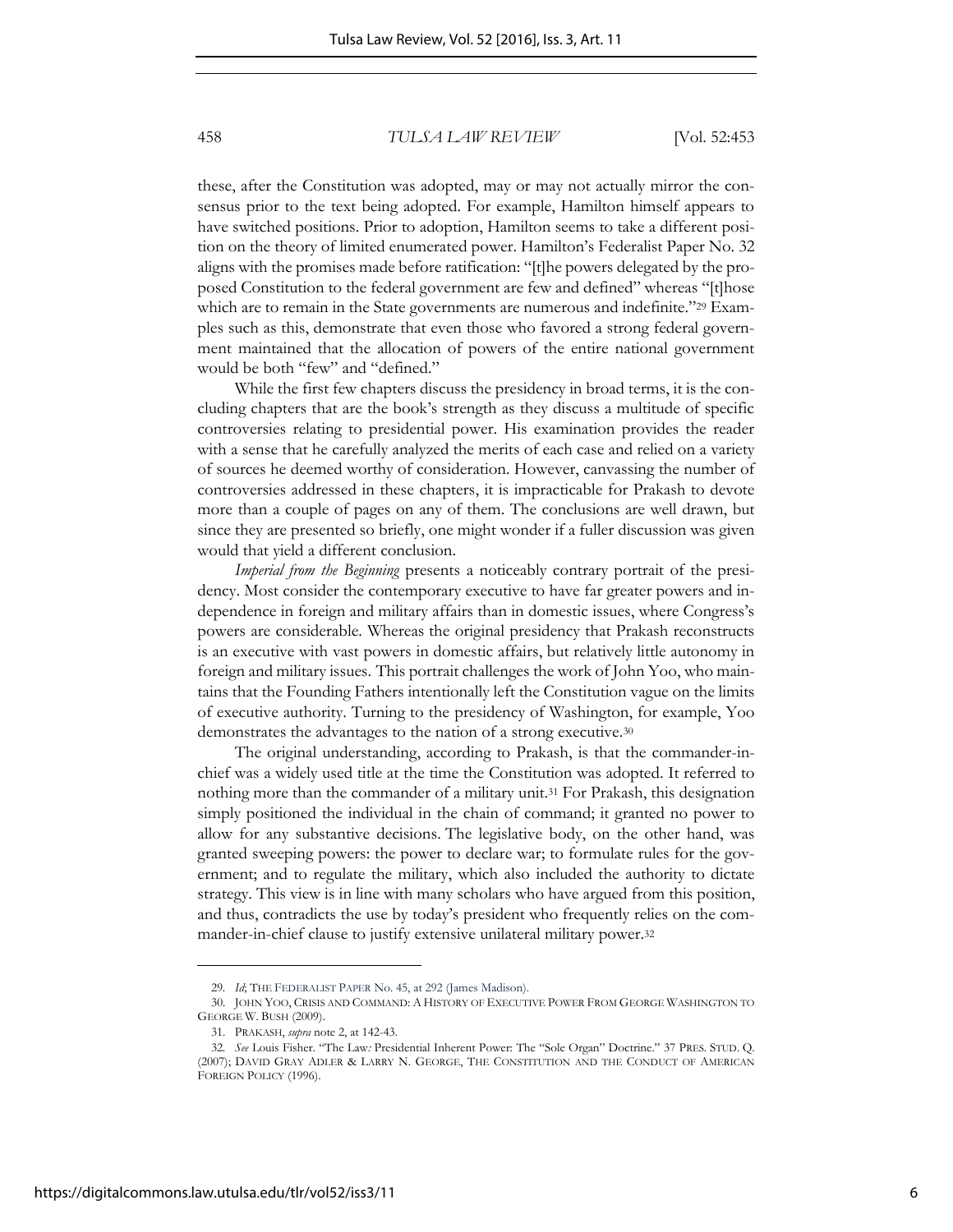Prakash insists that those powers granted to the president prevent him from deploying the military that would in any way intrude upon legislative authority. This includes deploying troops since it would represent a declaration of war. Of course, as Prakash notes, there are some exceptions where the deployment of troops would not constitute a declaration of war and would therefore grant to the executive the authority to act without first obtaining legislative permission. The exceptions include repelling sudden attacks, the rescuing of American citizens, and using offensive military troops against pirates since action taken against criminals does not constitute a declaration of war. These are all instances that the Court has supported (i.e. Belmont (1937) and Prize Cases (1963))33 and pro-congressionalists would likely agree with such exceptions.<sup>34</sup>

While there are many scholars who have asserted similar claims, there are many that will find Prakash's commander-in-chief power contentious. Many of these scholars, who are originalists, assert that the executive has largely unfettered authority when commanding the use of offensive military action. This group may even insist that Prakash's brief overview cannot be taken as definitive or even persuasive, but given the detailed account by other scholars in conjunction with Prakash's account, it is certainly persuasive and conclusive.<sup>35</sup> However, taking Prakash's commentary in this particular area one step further we might ask the following: does the power to repel invasions also include the authority to strike preemptively, as many have asserted? Moreover, does the executive have the constitutional authority, without prior congressional approval, to strike groups such as ISIL, if we label them as criminal organizations instead of conceptualizing them as states or even combatants? Prakash does not address these kinds of questions so the reader is left to consider them without much direction from the author. What the author does note, however, is that even "[t]hough executive power brings to mind a set of connected concepts—secrecy, energy, vigilance [. . .] it is not a grant of absolute authority, allowing the president to do whatever he thinks is best for the nation."<sup>36</sup>

There is much to admire about *Imperial from the Beginning*. It is very well written and provides a notable account of the framers' understanding of the powers bestowed to the executive branch. Prakash insists that while the Constitution created a quasi-monarchical presidency, these powers were constrained by both the legislative and judicial branches. While a discussion of the powers of the original executive has obvious implications for current conflicts over presidential power, Prakash does not consider them. Rather his focus is entirely on the presidency in the founding period. However, using his analysis the astute reader can reconstruct contemporary debates about the executive's constitutional powers and determine for themselves just how far that power should be extended.

<sup>33.</sup> U.S. v. Belmont, 301 U.S. 324 (1937); The Prize Cases, 67 U.S. (2 Black) 635 (1863).

<sup>34.</sup> Fisher, *supra* note 32; ADLER & GEORGE, *supra* note 32.

<sup>35</sup>*. Id*.

<sup>36.</sup> PRAKASH, *supra* note 2, at 82.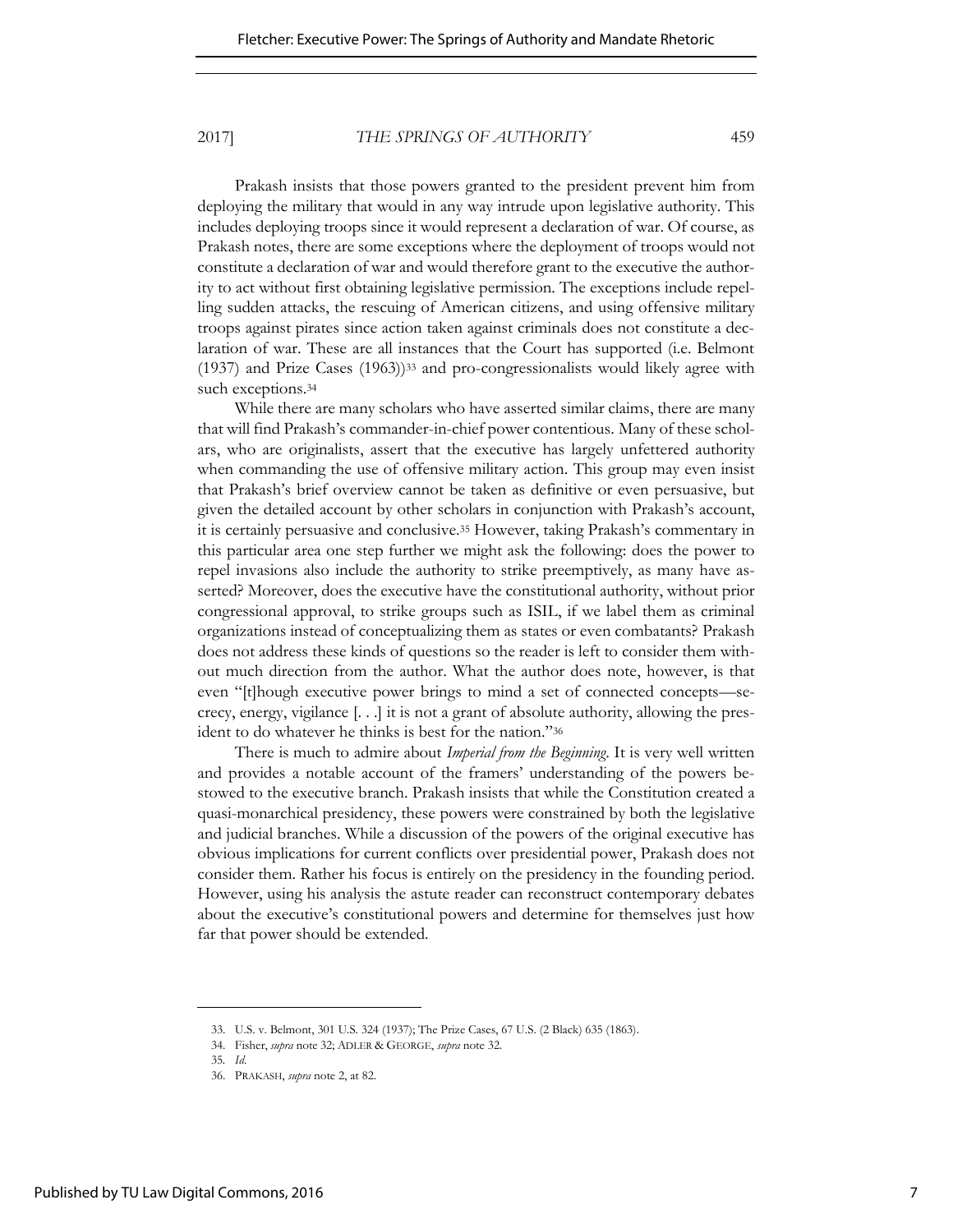Azari, on the other hand, illustrates how executives define the terms of their elections through mandate rhetoric, which coexists alongside other partisan and ideological narratives. Relying exclusively on presidential rhetoric Azari argues presidents exploit mandate rhetoric to defend their decision-making to allies and critics alike, while at the same time establishing unrealistic expectations about the electoral pledges they will be able to accomplish. This book leaves the reader enthusiastically wondering where future executives will take their rhetorical leadership in an ever more splintered and polarized system.

One of the strengths of Azari's work is the methodological approach. Combining quantitative data with case studies allows Azari to analyze a broad array of trends while at the same time substantiating them in the details of certain presidencies. So as not to confuse the reader, Azari arranges the book systematically in order to address both parts of the examination. Azari's methodology utilizes comparative case studies, paying particular attention to key points in time in each presidency under examination. *Delivering the People's Message* examines the presidencies of Herbert Hoover, (1928), Franklin D. Roosevelt (after 1932 and 1936), Dwight D. Eisenhower (after 1952 and 1956), Lyndon B. Johnson after 1964, Richard M. Nixon (after 1968 and 1972), Ronald W. Reagan after 1980, George W. Bush after 2004, and finally Barack H. Obama after 2008. When read alongside previous studies by scholars, such as Patricia Conley, what we find is that presidential mandates are simply social constructions.<sup>37</sup> Azari's book presents the reader with a fuller appreciation of both the practice and misuse of presidential mandates in U.S. politics.

In *Delivering the People's Message*, Azari points out that executives have long appealed to electoral mandates in order to rationalize the use of presidential power. Drawing on an original dataset of more than 1,500 presidential communications, in addition to primary documents collected from six presidential libraries, Azari methodically scrutinizes the decisions made by presidents dating back to Hoover's rhetoric in 1928—utilizing "specific provisions in the platform that [was believed to have] been important"<sup>38</sup> versus later presidents that "approached the subject with varying degrees of abstraction."<sup>39</sup> Azari contends that Reagan's election in 1980 exhibits a clear shift from the modern presidency fashioned by FDR to what she distinguishes as a more partisan period for the executive branch. This partisan model, according to Azari, is a type of governance where the executive seems to have need of a popular mandate in order to control recalcitrant and extremely divergent elements within his own party as well as being able to prosper when facing steadfast opposition from the opposing party.

Conventional wisdom asserts that wide electoral margins yield presidential mandates. Azari shelves this convention and examines the assorted ways in which executives have exploited the very language of mandates to promote their policy agenda.

(2001).

l

39. *Id.*

<sup>37.</sup> PATRICIA H. CONLEY, PRESIDENTIAL MANDATES: HOW ELECTIONS SHAPE THE NATIONAL AGENDA

<sup>38.</sup> AZARI, *supra* note 1, at 42.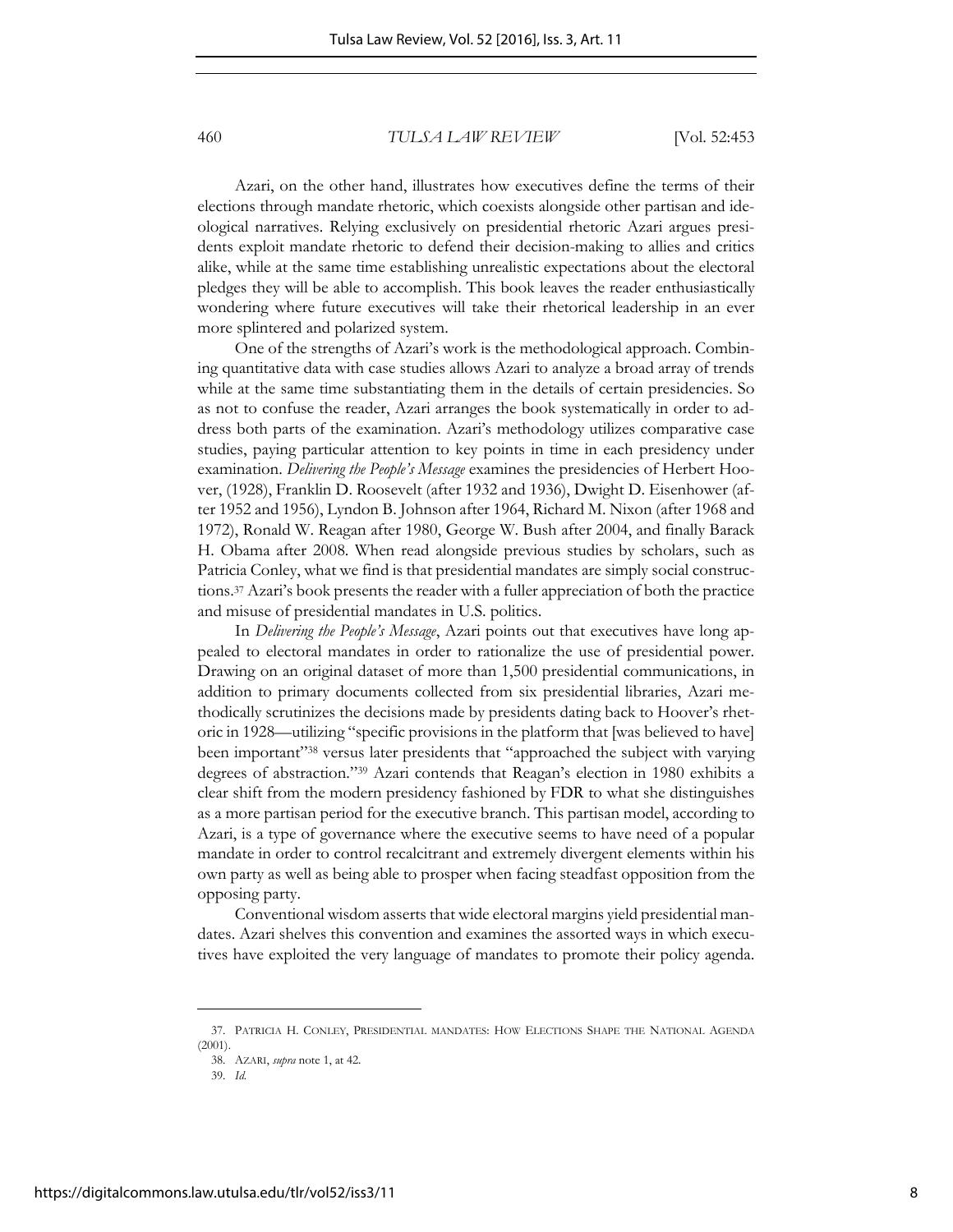Azari asserts that the political and policy dimensions of the presidency are inextricably related. Said another way, Azari discovers that when the presidency enjoys high public esteem and party polarization is low, mandate rhetoric is less frequent and employs broad themes. By contrast, presidents turn to mandate rhetoric when the office loses legitimacy, as in the wake of Watergate, Vietnam, and during periods of intense polarization. In more recent times, Azari contends, while these two features are more visible they have also converged. In fact, Azari finds, by the time Obama was elected, these elements combined, which resulted in an increase in the use of mandate language and the unworkable hopes that frequently comes with exalted promises.<sup>40</sup>

Azari adheres to APD, but rather than accept the standard APD claim that executives search for affirmation for their governance in terms of them backing or resisting the current ideological regime, she contends that presidents assert rhetorical mandates in order to validate their dubious or opposed uses of power. As Azari elucidates, much of our past reveals that the role of the presidency has far surpassed any of our expectations about how far reaching executive authority may legitimately extend, which has at times led to wide-ranging disagreements "with other branches of government and accusations of 'tyrannical' behavior."41 This explains, according to Azari, why Andrew Jackson defended his bank veto in the name of the people.

*Delivering the People's Message* is an original and proficient take on Stephen Skowronek's claims that executive power dwells not only in the process of achievement, but also, and perhaps more importantly, in successfully managing the very definition of those triumphs. Azari, on the other hand, presses the reader to ponder how a president's mandate rhetoric delineates his role in the political process. For example, Azari notes that the employment of campaign pledges, as a noteworthy rhetorical figure of speech in the late modern era, was not only a bid to attain deliberate political ends, but it also linked the executive's standing as a representative by involuntarily typecasting the executive as a delegate instead of as a trustee.<sup>42</sup>

Azari suggests that mandates are the result of rhetorical choice: when executives appeal to a mandate, they rhetorically leverage their (re)election for calculated ends. This kind of argument is well-known to those acquainted with the seminal works in presidential leadership, such as Jeffrey Tulis' *The Rhetorical Presidency*,43 Samuel Kernell's *Going Public*,<sup>44</sup> Richard Neustadt's *Presidential Power*,45 and of course, Skowronek's the *Politics Presidents Make*.<sup>46</sup> In fact, Azari artfully weaves her analysis into this prevailing scholarship, as her book concerns vicissitudes to executive leadership and power, and cuts across both chronological and political time. But, in her own words,

<sup>40.</sup> *See generally id.* at 135-65.

<sup>41.</sup> *Id.* at 9 (emphasis added).

<sup>42</sup>*. Id*. at 119-20.

<sup>43.</sup> JEFFREY K. TULIS, THE RHETORICAL PRESIDENCY (1987).

<sup>44.</sup> SAMUEL KERNELL, GOING PUBLIC: NEW STRATEGIES OF PRESIDENTIAL LEADERSHIP (1986).

<sup>45.</sup> RICHARD E. NEUSTADT. PRESIDENTIAL POWER AND THE MODERN PRESIDENTS: THE POLITICS OF LEADERSHIP FROM ROOSEVELT TO REAGAN (1990).

<sup>46.</sup> STEPHEN SKOWRONEK, THE POLITICS PRESIDENTS MAKE: LEADERSHIP FROM JOHN ADAMS TO GEORGE BUSH (1993).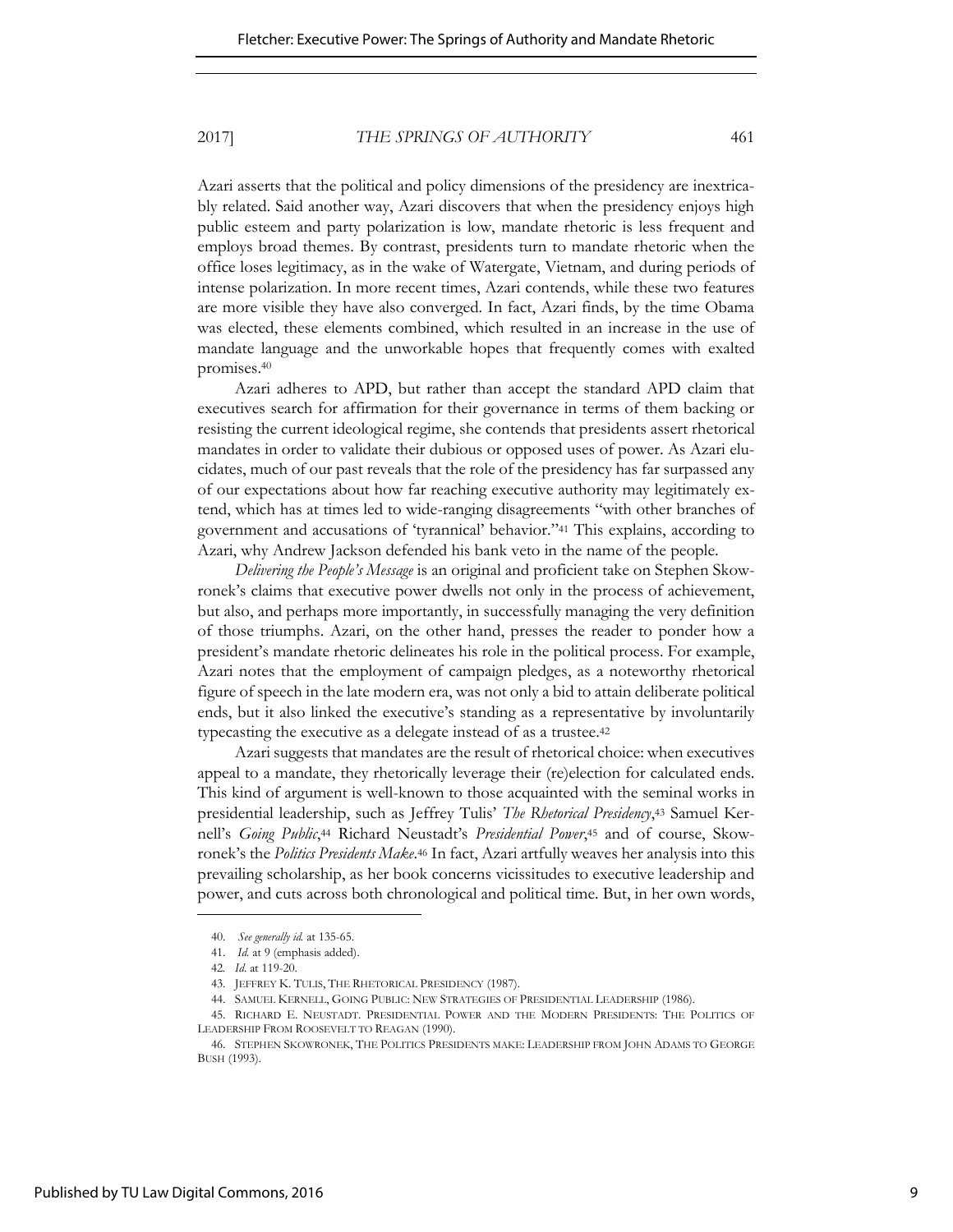an executive's understanding of mandates is shaped both by political context and by how an executive comprehends the structure of the office and the role of the presidency in the political system.<sup>47</sup>

Azari previews her argument in chapter one, and supplies a broad glimpse of mandate rhetoric from the presidencies of Hoover through to Obama. She uses descriptive statistics to show that mandate claims were not a prominent feature of presidential rhetoric, but that since the Nixon presidency, "mandate rhetoric has become a regular fixture of presidential discourse."<sup>48</sup> Azari argues that this pattern cannot be understood by studying the popular vote or the vote margin with the Electoral College in any election, and the president's approval ratings cannot provide us with answers either.<sup>49</sup> Instead we must turn to the extent of party polarization in the legislative branch.<sup>50</sup> Consequently, Azari's data exposes four mandate epochs each with a well-defined set of rhetorical characteristics. The four eras are 1929-1938, 1939-1968, 1969-1980, and finally 1980-present. Azari finds that mandate rhetoric declined in number between the Progressive and modern periods before increasing in the late modern and what she classifies as the partisan era. This latest development of mandate rhetoric, Azari asserts, is ascribed to the dwindling status of the executive branch and also the polarization of the party system following the Watergate scandal.<sup>51</sup>

Chapters two through five are each reserved to one of the four periods (as noted above). Azari develops her theory and insight in each chapter by examining a series of case studies. Each of the case studies under review carefully evaluates party politics, the policies (those that were instituted and the ones that were not), and the personalities of the office holder to demonstrate the stability of mandate rhetoric in that particular period. This systematic analysis illustrates how mandate rhetoric over time has been transformed. For example, we see how the scope of rhetoric changed from policy specific to generality, how representation style shifted between delegate and trustee, and how rhetoric is tailored to target a specific audience (a congressional message looks quite different to a national speech or even a private audience). Azari's carefully crafted examination of these elements advances a robust study of wide-ranging executive rhetoric.

To further advance her theory, Azari also relies on archival documents and press responses to establish the prevalent response to both the election returns and to the way in which executive's employ mandate rhetoric. Azari explicitly notes that while these assertions "can only infer strategy and motivation,"52 she still offers them as support for broader declarations. This is where her analysis is on thin ground. Scholars of rhetoric must be vigilant when contextualizing and proclaiming the importance of its intent or impact. For example, while Azari shows that internal memos

<sup>47.</sup> AZARI, *supra* note 1, at 8.

<sup>48.</sup> AZARI, *supra* note 1, at 24-25.

<sup>49</sup>*. See generally id.* Table 1.2 and accompanying text at 25.

<sup>50</sup>*. Id*. at 25.

<sup>51</sup>*. Id*. at 28, 113.

<sup>52</sup>*. Id*. at 58.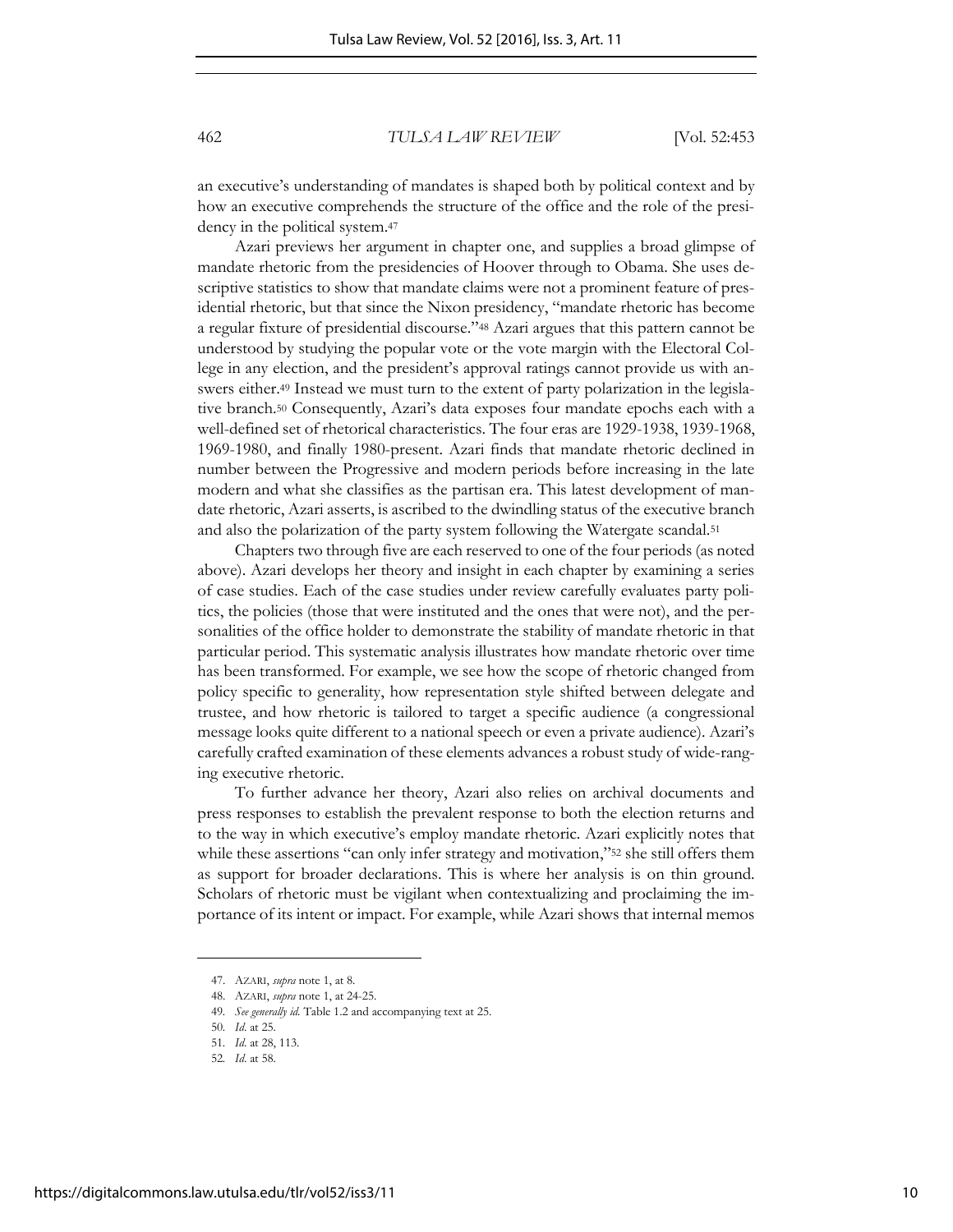reveal Eisenhower's communications advisors were attentive to "whether to emphasize party or nation,"<sup>53</sup> Azari goes on to suggest that these same memos illustrate Eisenhower's "philosophy [and that] of the office."54 These kinds of communications aid in the construction of Eisenhower's rhetoric, but it is more difficult to convince the astute reader that they also echo his point of view, particularly when we know that Eisenhower did not always take his own advice.

In chapter two, Azari depicts FDR as a transitional figure, which should not come as any real surprise for the reader. For Azari, FDR is transitional, because "[he] neither embraced Wilson's vision of the party mandate, nor did he use mandate logic frequently when promoting New deal policies."55 However, after 1936, FDR "parallel[ed] . . . Andrew Jackson and the Second Bank" because, as Azari notes, FDR "defended his legitimacy by claiming a mandate"—attributable to the election landslide—"for his actions, drawing on his connection to the people and his fulfillment of campaign promises" to justify his "court-packing" assault on the Supreme Court.<sup>56</sup> It might initially appear that Azari is contradicting herself because, on the one hand, Azari asserts FDR is transitional because he abandons Wilson's vision, but is also transitional because FDR appears to parallel Jackson's use of mandates: "the mandate was not simply about policy positions but also about elections as the basis of presidential authority."57 However, the reader should bear in mind Azari's claim in this chapter: "[p]residential strength in the modern era, it seemed, emanated from an ability to both fulfill and temper the demands of the office."<sup>58</sup>

In chapter three, Azari focuses on the "modern period" of both Eisenhower and Johnson. Azari claims that "the modern period is most readily defined by what was absent: party polarization and distrust of government[,]" which allowed these kinds of presidents to make broad appeals to the electorate.<sup>59</sup> Eisenhower and Johnson belong in this typology, Azari notes, since they avoided any claim of presidential mandates even though they both had clear electoral wins: "[n]either Eisenhower nor Johnson appear to have seen mandate rhetoric as a useful tool in dealing with high expectations. . . both remain[ed] above party politics."<sup>60</sup>

In Azari's retelling, Johnson rhetorically forsook partisan politics, insisting that his victory "had been due to a 'strong and broad consensus' and that he interpreted the election as a 'mandate . . . for responsible, constructive, and progressive programs to meet the problems of American's agenda.'"<sup>61</sup> Azari notes that Johnson's rhetorical choice resulted in policies that, once instituted, "changed the political conversation and invited a conservative backlash about race, culture, and the role of government

<sup>53</sup>*. Id*. at 91. 54*. Id*. at 92.

<sup>55.</sup> AZARI, *supra* note 1, at 70.

<sup>56</sup>*. Id*. at 76-77.

<sup>57</sup>*. Id*. at 77.

<sup>58</sup>*. Id*. at 82

<sup>59</sup>*. Id*. at 87.

<sup>60</sup>*.* AZARI, *supra* note 1, at 84.

<sup>61</sup>*. Id*. at 103.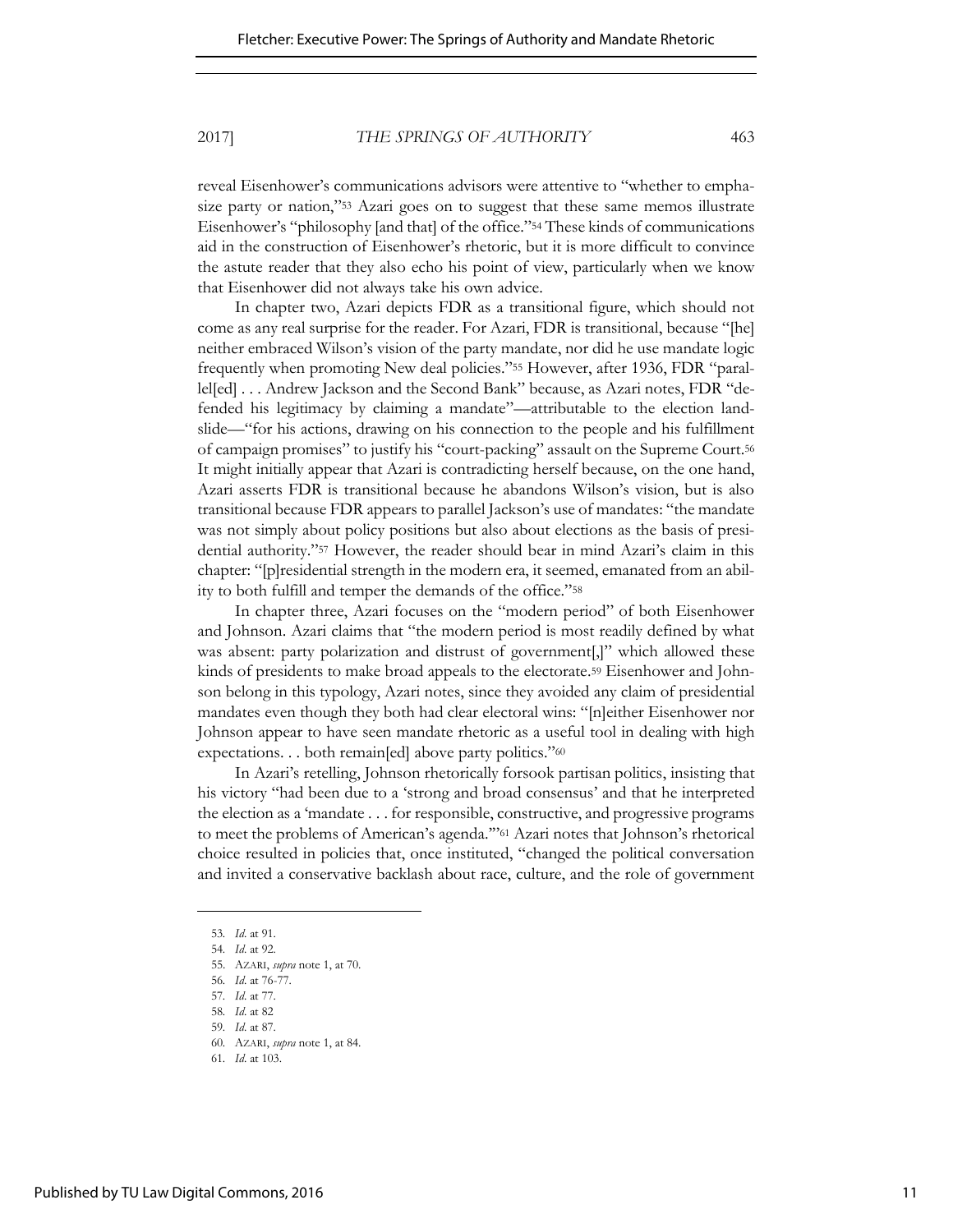that still shapes politics nearly fifty years later."62 One concern for the reader throughout the book is whether the author inflates the significance of rhetoric. In this particular case, Azari shows that "Johnson and his political team saw the election result as a source of political leverage that could help them achieve their goals"63—rhetoric was thus regarded in instrumental terms and "not the provenance of the goals themselves."<sup>64</sup> So, while Azari wonders whether another mandate story could have affected the outcome, it appears that either of the mandate narratives would have had the same result since Johnson was ultimately appealing to unity.

The kind of national unity and consensus-building that Johnson appeared to enjoy did not manifest in the presidencies of Nixon or Jimmy Carter. As Azari illustrates in chapter four, both Nixon and Carter "experienced the frustrations of a powerful but increasingly distrusted office and leaned on mandate rhetoric as a means of conveying legitimacy to the public as well as within the executive branch."65 Nixon broke new ground by manipulating his mandate rhetoric and "remaking the presidency as representative of a party constituency first and as a national leader second."<sup>66</sup> Carter, on the other hand, attempted to create distance between the presidency and partisan politics in an effort to appeal to the electorate.<sup>67</sup>

Chapter five and the concluding chapter both focus on the partisan divide that for so many reasons agitates national politics. In chapter five, Azari first identifies and then explores what was distinctive behavior for Nixon's presidency in actuality became the norm for the presidencies of Bush II and Obama.68 The age of mandates is mostly credited to divided-government and polarized partisanship, which often presents a crisis of legitimacy for these executives and their respective governing strategy.69 As Azari explains: "[d]eepening divisions between the two parties have inspired presidents to direct their mandate rhetoric at their supporters, claiming mandates for party agenda items."<sup>70</sup>

Among the normative themes surveyed in the concluding chapter, it includes how presidential leadership has changed "from a trusteeship model toward a delegate-style approach to representation," <sup>71</sup> to whether or not the president is a nonpartisan representative of the national interest—an ideal that FDR, Eisenhower, and Johnson attempted to accomplish—and if the executive is a partisan advocate of narrow mandates—instituted by Nixon which has only escalated over time. In addition, while Azari addresses, albeit briefly, transparency, accountability, and even oversight when we think in terms of the unilateral president, she provides no real prescriptions

- 67. *Id.*  68*. Id*. at 164.
- 69*. Id*. at 136-39.
- 70*. Id*. at 164.
- 71*.* AZARI, *supra* note 1, at 166.

<sup>62</sup>*. Id*. at 104.

<sup>63.</sup> *Id*. at 109.

<sup>64</sup>*. Id*.

<sup>65.</sup> *Id*. at 112.

<sup>66</sup>*.* AZARI, *supra* note 1, at 134.